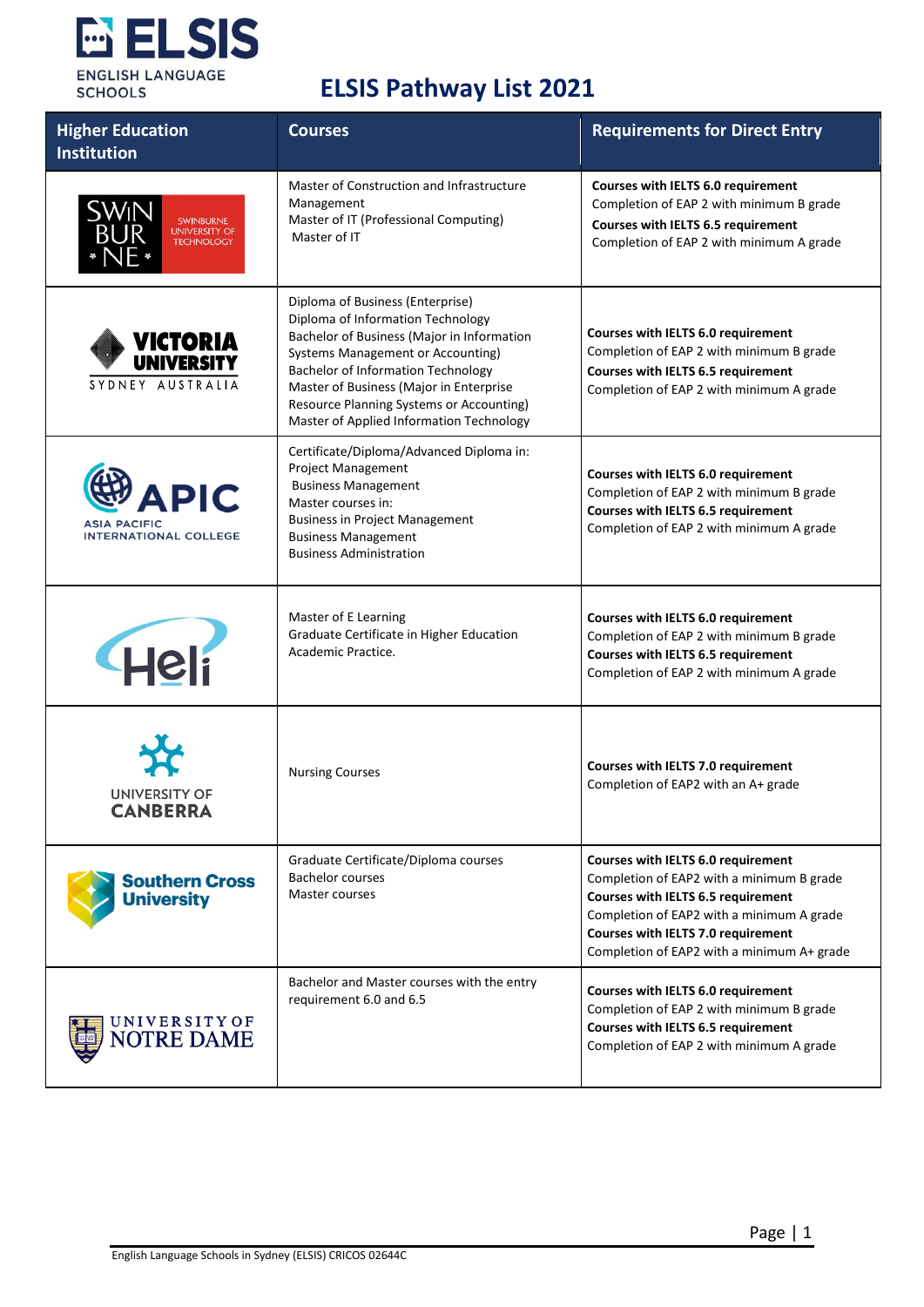

| <b>UNIVERSITY</b><br>OF WOLLONGONG<br><b>AUSTRALIA</b> | Bachelor and Master courses in:<br>Arts/Humanities<br>Engineering<br><b>Health Sciences</b><br><b>Business &amp; Commerce</b><br>Information Technology, Creative<br>Arts/Performance, Earth & Environmental<br>Science, Law, Mathematics,<br>Media/Communication, Nursing, Science | Courses with IELTS 5.0 requirement<br>Completion of EAP 1 with minimum B grade<br>Courses with IELTS 5.5 requirement<br>Completion of EAP 1 with minimum A grade<br>Courses with IELTS 6.0 requirement<br>Completion of EAP 2 with minimum B grade<br>Courses with IELTS 6.5 requirement<br>Completion of EAP 2 with minimum A grade                                                                                                                                                                                                                                                    |
|--------------------------------------------------------|-------------------------------------------------------------------------------------------------------------------------------------------------------------------------------------------------------------------------------------------------------------------------------------|-----------------------------------------------------------------------------------------------------------------------------------------------------------------------------------------------------------------------------------------------------------------------------------------------------------------------------------------------------------------------------------------------------------------------------------------------------------------------------------------------------------------------------------------------------------------------------------------|
| niversity<br><sup>AUSTRALIA</sup>                      | Bachelor and Master courses with the entry<br>requirement 6.0, 6.5 and 7.0                                                                                                                                                                                                          | Courses with IELTS 6.0 requirement<br>Completion of EAP 2 with minimum B grade<br>Courses with IELTS 6.5 requirement<br>Completion of EAP 2 with minimum A grade<br>Courses with IELTS 7.0 requirement<br>Completion of EAP2 with an A+ grade                                                                                                                                                                                                                                                                                                                                           |
| <u> 10</u><br>University of<br>New England             | Bachelor and Master courses with the entry<br>requirement 6.0, 6.5 and 7.0                                                                                                                                                                                                          | Courses with IELTS 6.0 requirement<br>Completion of EAP 2 with minimum B grade<br><b>Courses with IELTS 6.5 requirement</b><br>Completion of EAP 2 with minimum A grade<br>Courses with IELTS 7.0 requirement<br>Completion of EAP2 with an A+ grade                                                                                                                                                                                                                                                                                                                                    |
| Murdoch                                                | Bachelor and Master courses in:<br>Business & Law,<br>Creative Arts & Communication<br>Engineering, Health, Science,<br>Social & Cultural Studies, Teaching<br>Technology                                                                                                           | Courses with IELTS 6.0 requirement<br>Completion of EAP 2 with minimum B grade<br>Courses with IELTS 6.5 requirement<br>Completion of EAP 2 with minimum A grade                                                                                                                                                                                                                                                                                                                                                                                                                        |
| UNIVERSIT<br>OF SOUTHER<br><b>OUEENSLAND</b>           | Bachelor and Master courses in:<br>Art<br><b>Business</b><br>Education<br>Engineering and surveying                                                                                                                                                                                 | Courses with IELTS 6.0 requirement<br>Completion of EAP 2 with minimum B grade<br>Courses with IELTS 6.5 requirement<br>Completion of EAP 2 with minimum A grade                                                                                                                                                                                                                                                                                                                                                                                                                        |
| <b>Colleges and VET Providers</b>                      | <b>Courses</b>                                                                                                                                                                                                                                                                      | <b>Requirements for Direct Entry</b>                                                                                                                                                                                                                                                                                                                                                                                                                                                                                                                                                    |
| DECA<br><b>COLLEGE</b>                                 | <b>Certificate IV in Business</b><br>Certificate IV in Marketing and Communication<br>Diploma of Business<br>Diploma of Project Management<br>Diploma of Leadership and Management<br>Diploma of Marketing and Communication<br>Advanced Diploma of Marketing and<br>Communication  | <b>Certificate Courses:</b><br>Completion of GE Intermediate level or higher<br>Completion of EAP 1 with a minimum B grade.<br>Completion of Cambridge course B1 (PET) with a<br>minimum B grade.<br><b>Diploma Courses:</b><br>Completion of GE Upper-intermediate Level or<br>above<br>Completion of EAP 1 with a minimum B grade<br>Completion of IELTS Upper-Intermediate or above<br>Completion of Cambridge FCE or CAE<br>Completion of EAP 1 with minimum B grade<br><b>Advanced Diploma Courses:</b><br>Completion of EAP 2 with minimum B grade<br>Completion of Cambridge CAE |
|                                                        | Certificate courses                                                                                                                                                                                                                                                                 | Courses with IELTS 5.0 requirement<br>Completion of EAP 1 with minimum B grade                                                                                                                                                                                                                                                                                                                                                                                                                                                                                                          |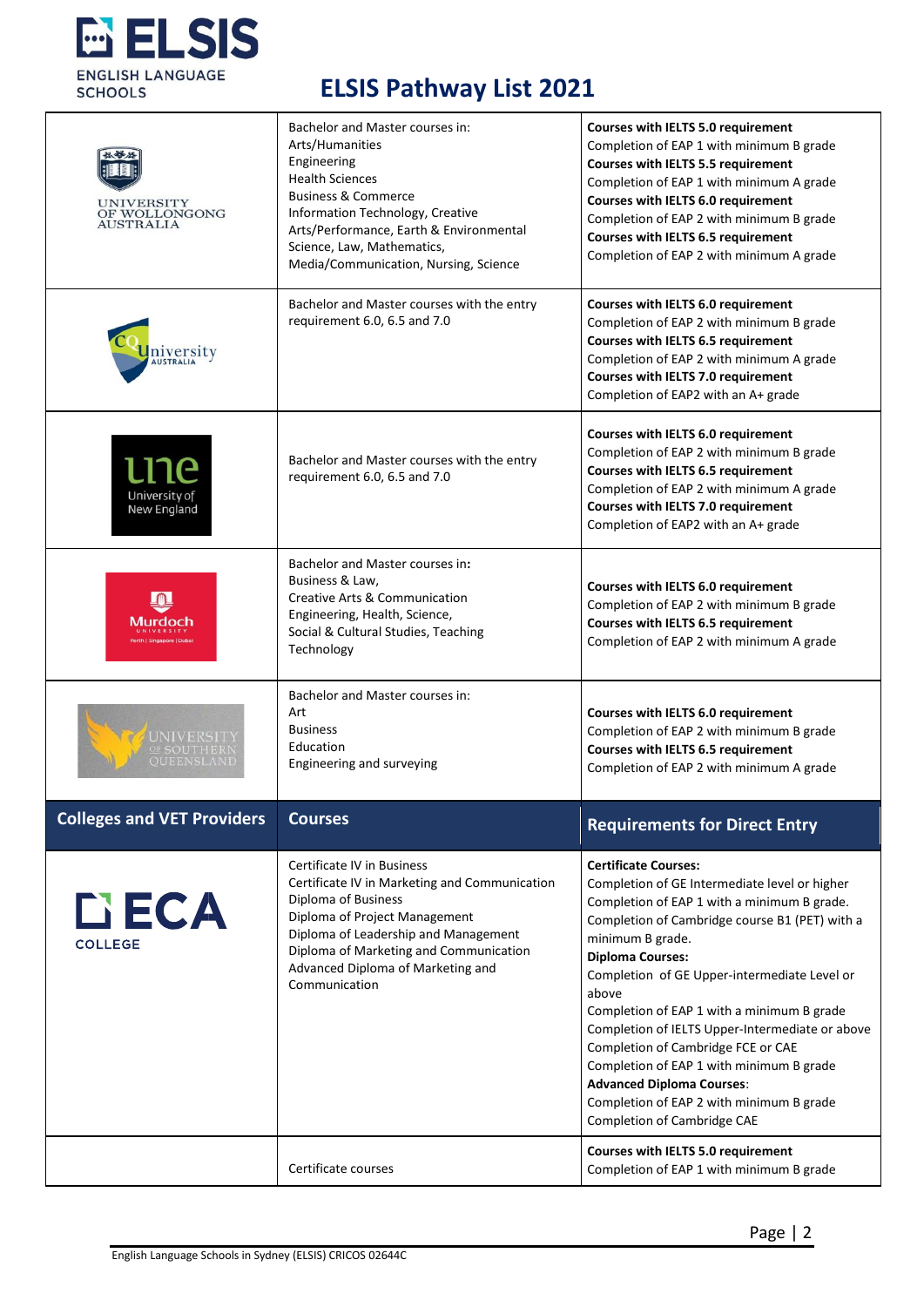

|                                                                                           | Diploma courses<br><b>Advanced Diploma courses</b><br>Graduate Certificate courses                                                                                                                                                                                                                                                                                                                                                               | <b>Courses with IELTS 5.5 requirement</b><br>Completion of EAP 1 with minimum A grade<br>Courses with IELTS 6.0 requirement<br>Completion of EAP 2 with minimum B grade<br>Courses with IELTS 6.5 requirement<br>Completion of EAP 2 with minimum A grade                                                                                                                                                                                                                                                                                                           |
|-------------------------------------------------------------------------------------------|--------------------------------------------------------------------------------------------------------------------------------------------------------------------------------------------------------------------------------------------------------------------------------------------------------------------------------------------------------------------------------------------------------------------------------------------------|---------------------------------------------------------------------------------------------------------------------------------------------------------------------------------------------------------------------------------------------------------------------------------------------------------------------------------------------------------------------------------------------------------------------------------------------------------------------------------------------------------------------------------------------------------------------|
|                                                                                           | Certificate courses<br>Diploma courses<br>Advanced Diploma courses<br>Graduate Certificate courses                                                                                                                                                                                                                                                                                                                                               | Courses with IELTS 5.0 requirement with no<br>band less than 5.0.<br>Completion of 12 weeks of GE at an upper-<br>intermediate level.<br>Completion of First Certificate in English (FCE)<br>Completion of EAP1 with a minimum B grade.<br>Courses with IELTS 5.5 requirement with no<br>band less than 5.0<br>Completion of FCE with a minimum B grade<br>Completion of EAP1 with a minimum B grade.<br>Courses with IELTS 6.0 requirement with no<br>band less than 5.5.<br>Completion of EAP2 with a minimum B grade<br>Completion of CAE with a minimum B grade |
|                                                                                           | Certificate courses<br>Diploma courses<br><b>Advanced Diploma courses</b><br>Graduate Certificate courses<br>*Excluding the direct entry into the Diploma of<br><b>Nursing program</b>                                                                                                                                                                                                                                                           | Courses requiring an IELTS equivalent 5.5 with<br>no band less than 5.0<br>Completion of EAP1 with a minimum B grade<br>Completion of EAP2 with a minimum B grade<br>Completion of IELTS with a minimum B+ grade<br>Completion of FCE with a minimum B grade<br>Completion of CAE with a minimum C grade                                                                                                                                                                                                                                                            |
| <b>INSTITUTE</b>                                                                          | Diploma, Associate Degree, Bachelor &<br>Master courses in:<br>Animation<br>Audio<br>Design<br>Film<br>Games                                                                                                                                                                                                                                                                                                                                     | Courses with IELTS 5.5 requirement<br>Completion of EAP 1 with minimum A grade<br>Courses with IELTS 6.0 requirement<br>Completion of EAP 2 with minimum B grade                                                                                                                                                                                                                                                                                                                                                                                                    |
| OUALITY<br>AINING & HOSPITALITY<br>COLLEGE                                                | Certificate II in Hospitality<br>Certificate III in Hospitality<br>Certificate IV in Hospitality<br>Diploma of Hospitality Management<br>Advanced Diploma of Hospitality Management<br>Certificate III in Commercial Cookery<br>Certificate III in Catering Operations<br>Certificate II in Kitchen Operations<br>Certificate IV in Commercial Cookery<br>Certificate IV in Leadership and<br>Management<br>Diploma of Leadership and Management | Courses with IELTS 5.5 equivalence<br>Completion of IELTS course at an upper<br>Intermediate level<br>Completion EAP 1 with a minimum B grade<br>Completion of GE at an upper-intermediate level<br>Completion of Cambridge FCE or CAE                                                                                                                                                                                                                                                                                                                              |
| <b>AUSTRALASIA</b><br>INTERNATIONAL SCHOOL<br>EST: $1973$<br>KTO CODE 6251 CRICOS: 02747G | Certificate III in Beauty Services<br>Certificate IV in Beauty Services<br>Diploma of Beauty Therapy<br>Certificate IV in Massage Therapy                                                                                                                                                                                                                                                                                                        | Courses with IELTS 5.5 equivalence<br>Completion of GE Upper-intermediate Level or<br>above<br>Completion of EAP 1 with a minimum B grade<br>Completion of IELTS Upper-Intermediate or above<br>Completion of Cambridge FCE or CAE.                                                                                                                                                                                                                                                                                                                                 |